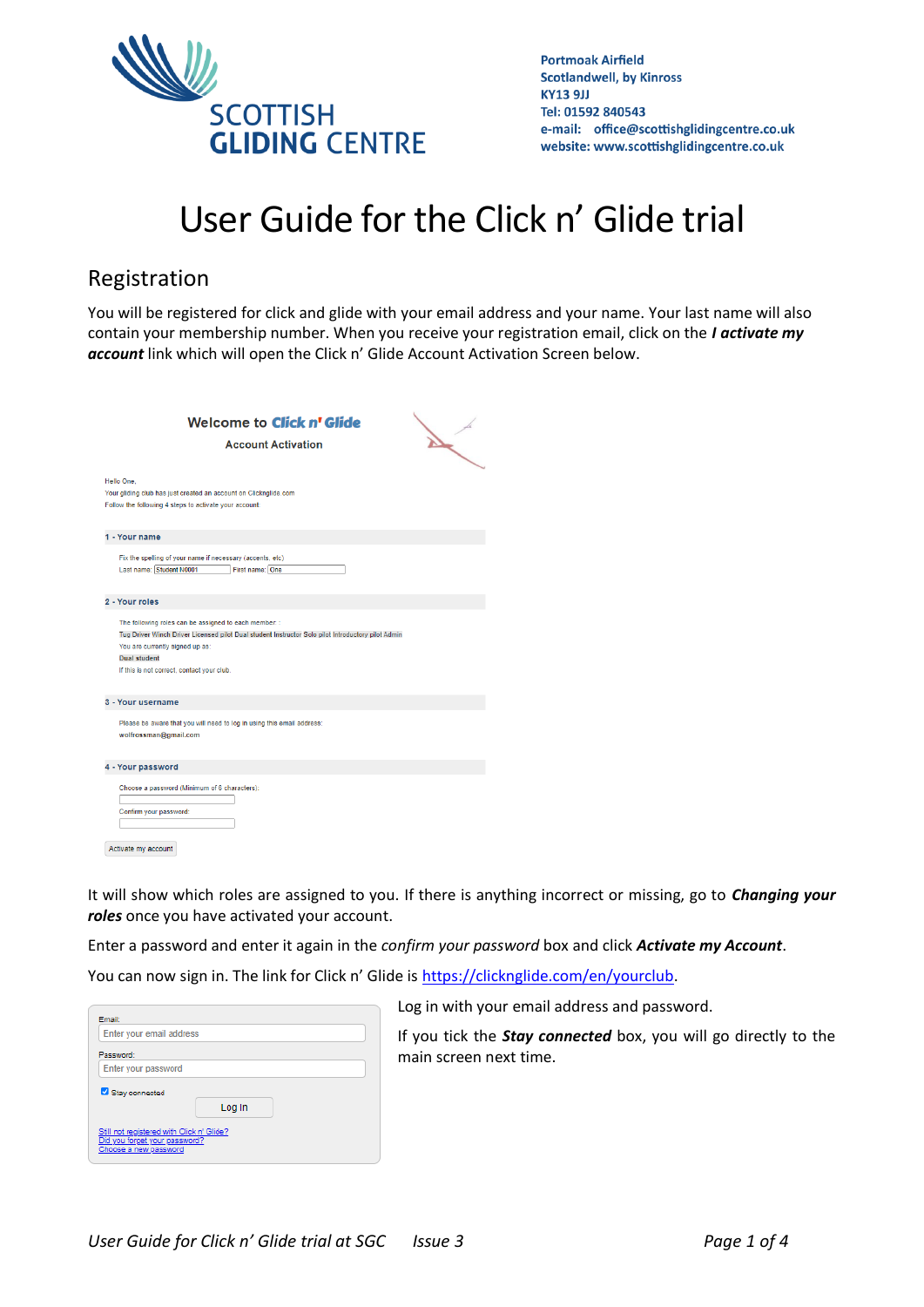## The Main Screen (Weekday)

The main screen will open on today's date and looks like this:

| <b>Click n' Glide</b>                                                                                                                                                      |                                 | Welcome<br>Presentation                | Demo Your club Contact<br>$en -$  |                                                              |
|----------------------------------------------------------------------------------------------------------------------------------------------------------------------------|---------------------------------|----------------------------------------|-----------------------------------|--------------------------------------------------------------|
| Your name<br>Firstname Lastname X0001<br><b>Scottish Gliding Centre</b><br>B<br>80.                                                                                        |                                 | Friday October 22 <sup>nd</sup> , 2021 |                                   | Watch generic<br>demos and<br>presentations                  |
| Your settings                                                                                                                                                              | <b>Flight planning</b>          | Car sharing $_{0}^{\circ\circ\circ}$   |                                   |                                                              |
| $\triangleright$<br>October 2021<br>W<br>S<br>S<br>M<br>Logout                                                                                                             |                                 |                                        | <b>Winch Driver</b>               |                                                              |
| $2$ $3$<br>$9$ 10<br>$\mathbf{8}$<br>6<br>$\overline{7}$<br>5                                                                                                              | Booked-Flying Instructors (0/3) | Booked-Flying Students (0/0)           |                                   | You can sign up for                                          |
| 13<br>15<br>$16$ $17$<br>12<br>14<br>11<br>$\sqrt{22}$<br>19<br>20<br>21<br>18<br>23<br>24<br>26<br>27<br>29<br>30<br>31<br>25<br>28<br>Choose Date<br>Today<br>$<<$<br>>> |                                 | Booked-Flying Waiting List             | <b>Tug Driver</b>                 | anything that<br>shows the Sign up<br>link. Just click on it |
|                                                                                                                                                                            | <b>Flying List Instructors</b>  | - Sign up                              |                                   |                                                              |
| g<br><b>Upcoming events</b><br>No events at the moment                                                                                                                     |                                 | Flying List (checkflights etc)         | Air Experience team - BI, IFP, GH |                                                              |
| To create an event, click on the link "New event"                                                                                                                          | Fly club glider solo            | (0/0)                                  | - Sign up                         |                                                              |
| Σ<br><b>Mailbox</b><br>$\pm$<br>No mail at the moment.<br>Click on + to send one.                                                                                          | - Sign up                       | Waiting List for Flying List           | On Airfield for other reason      |                                                              |
|                                                                                                                                                                            | Fly own glider                  | $-$ Sign up                            | - Sign up                         |                                                              |
|                                                                                                                                                                            |                                 |                                        | New event (ex: meet for drinks)   |                                                              |
|                                                                                                                                                                            | Forum for October 22nd          |                                        | Send an e-mail to the signed-up   |                                                              |
| <b>Discussions</b><br>$\div$                                                                                                                                               |                                 |                                        |                                   |                                                              |
| $\bullet$<br>Click 'n glide                                                                                                                                                |                                 |                                        | Leave a<br>comment                |                                                              |

To sign up for something, just click on the *Sign up* link. The weekday and weekend screens are slightly different, but the functionality is the same. You will only be able to sign up for tasks that your role allows.

On days when booked flying is available, you can sign up for booked flying under *Booked-Flying Students*. However, if no instructor has signed up yet, you need to sign up in the *Booked-Flying Waiting List*. Once an instructor signs up for booked flying, slots in the *Booked-Flying Students* field will be available and members on the waiting list will automatically move to that list until all slots are occupied.

If you just want a check flight with an instructor or it is a club flying day, then you need to sign up to *Flying List* or *Waiting List for Flying List* if no slots are available. Again, members on the waiting list will be moved automatically to the *Flying List* field as slots become available.

When there are members waiting for instructors, emails will be automatically sent to instructors to ask for volunteers.

If you don't need an instructor, but want to come to the airfield, sign up to fly your own glider, a club glider (solo) or any other reason.

Instructors offering booked flying should sign up under *Booked-Flying Instructors* early to allow for students to book. Other instructors coming and prepared to do some instructing should sign up as *Flying List Instructors*.

Volunteer Winch and Tug Drivers sign up in the appropriate fields and indicate in the comments if they are only available for some of the time.

If you come to fly a club glider solo or fly your own glider then sign up in the appropriate fields.

If you are coming to the airfield for any other reason, please sign up under *On Airfield for other Reason*. This is a catch all for anything else.

You can sign up for multiple fields, e.g., if you need a check flight and then want to fly a Junior, sign up for *Flying List* or the associated waiting list and sign up for *Fly club glider solo* as well.



When you sign up for something by clicking on *Sign up*, your name appears and you have the option to add a

| Add a comment: | × |  |
|----------------|---|--|
|                |   |  |
| Submit         |   |  |
|                |   |  |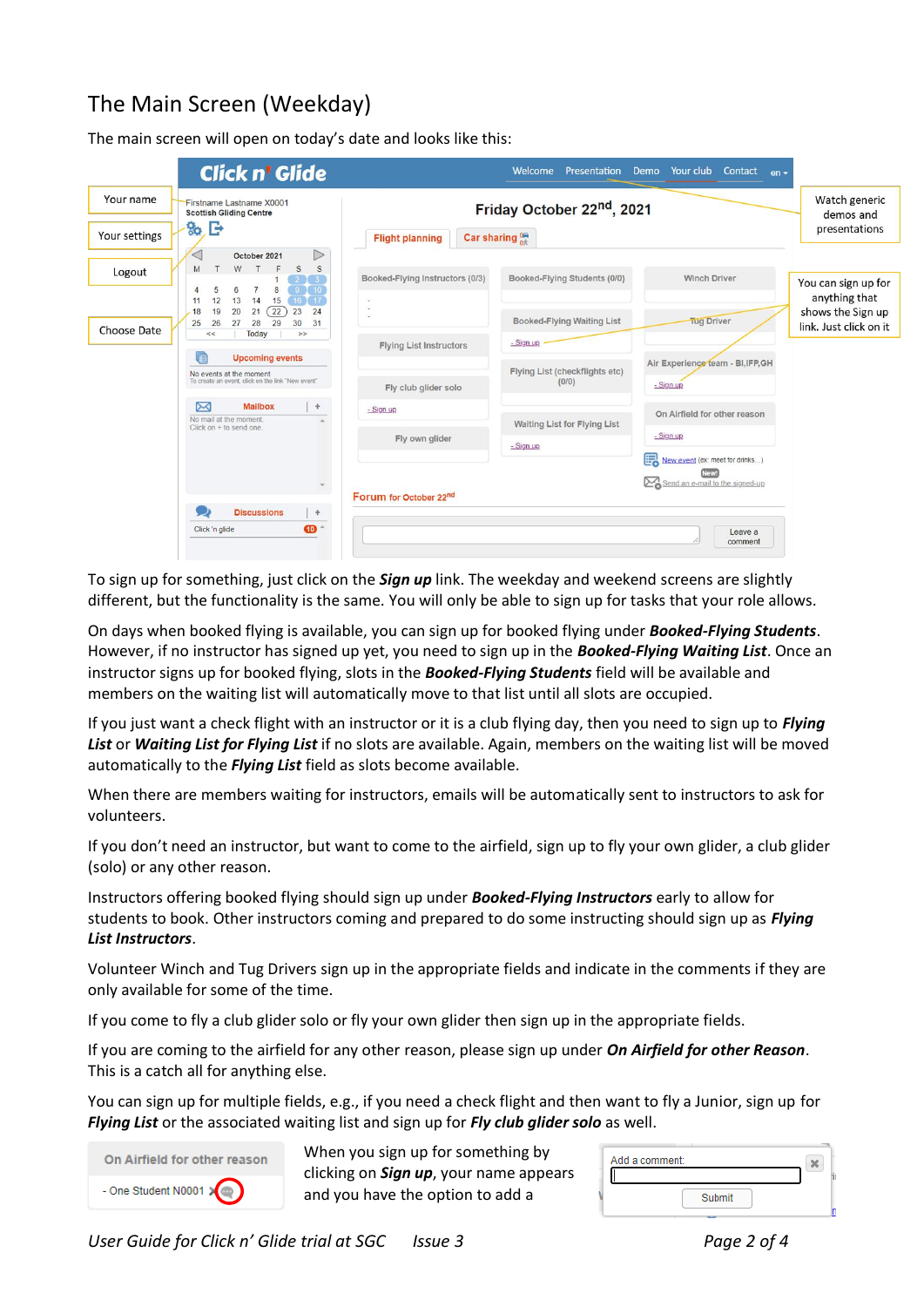comment by clicking on the circled comment icon. Clicking on the **x** will remove you from this sign up. When you click on the comment icon a box appears to type in your comment and submit it.

It is strongly recommended to always add a comment to say what you are doing, especially when booking an instructor, so the instructors will know in advance what you are expecting.

Also, if you don't plan to be on the airfield all day (especially when volunteering as instructor, Tug or winch driver) then say that in the comment field.



Instructors signing up have the option to select how many students they are prepared to fly with on the day. You must select the number of students before clicking *Sign up*. This will open that number of slots for students.

On club flying days during the week, there will be no *Booked-Flying Instructor* signed up and the Booked-Flying fields will look like this:

| Booked-Flying Instructors (1/3) | Booked-Flying Students (1/1) |
|---------------------------------|------------------------------|
| - List Flying Only (1)          | - List Flying Only           |